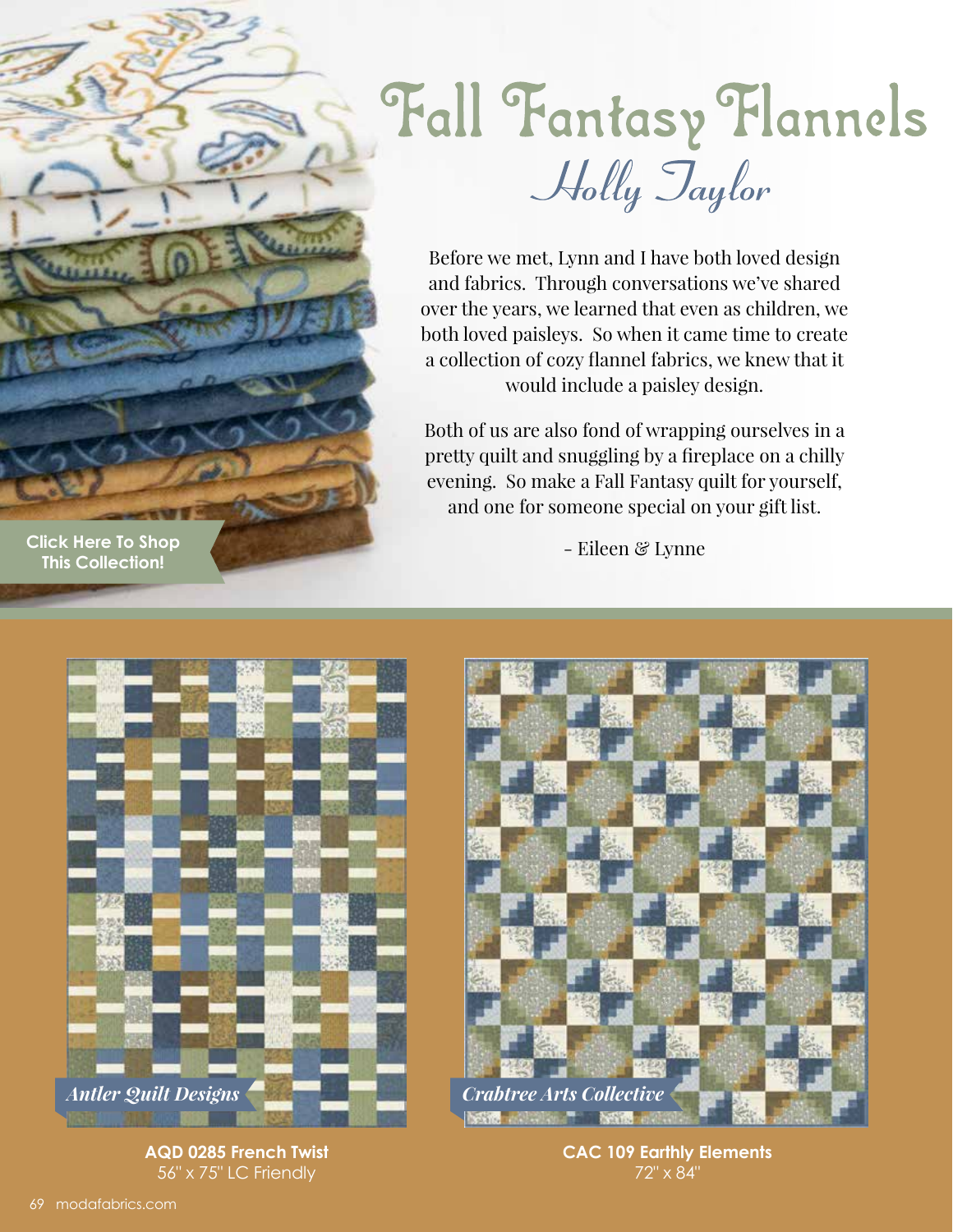

## **AUGUST DELIVERY** moda FABRICS + SUPPLIES

## **Books Featuring Holly Taylor by Antler Quilt Designs Available Now!**



**Once Upon a Memory**



**AQD 0413 Winter Manor**



**AQD 0415 Tabletastic**



**AQD 0416 Tabletastic 2** (Available May 2021)



**CHD 2109 Forest Living** 58" x 74"



**CHD 2110 Fall Awakening** 54" x 63" LCF Friendly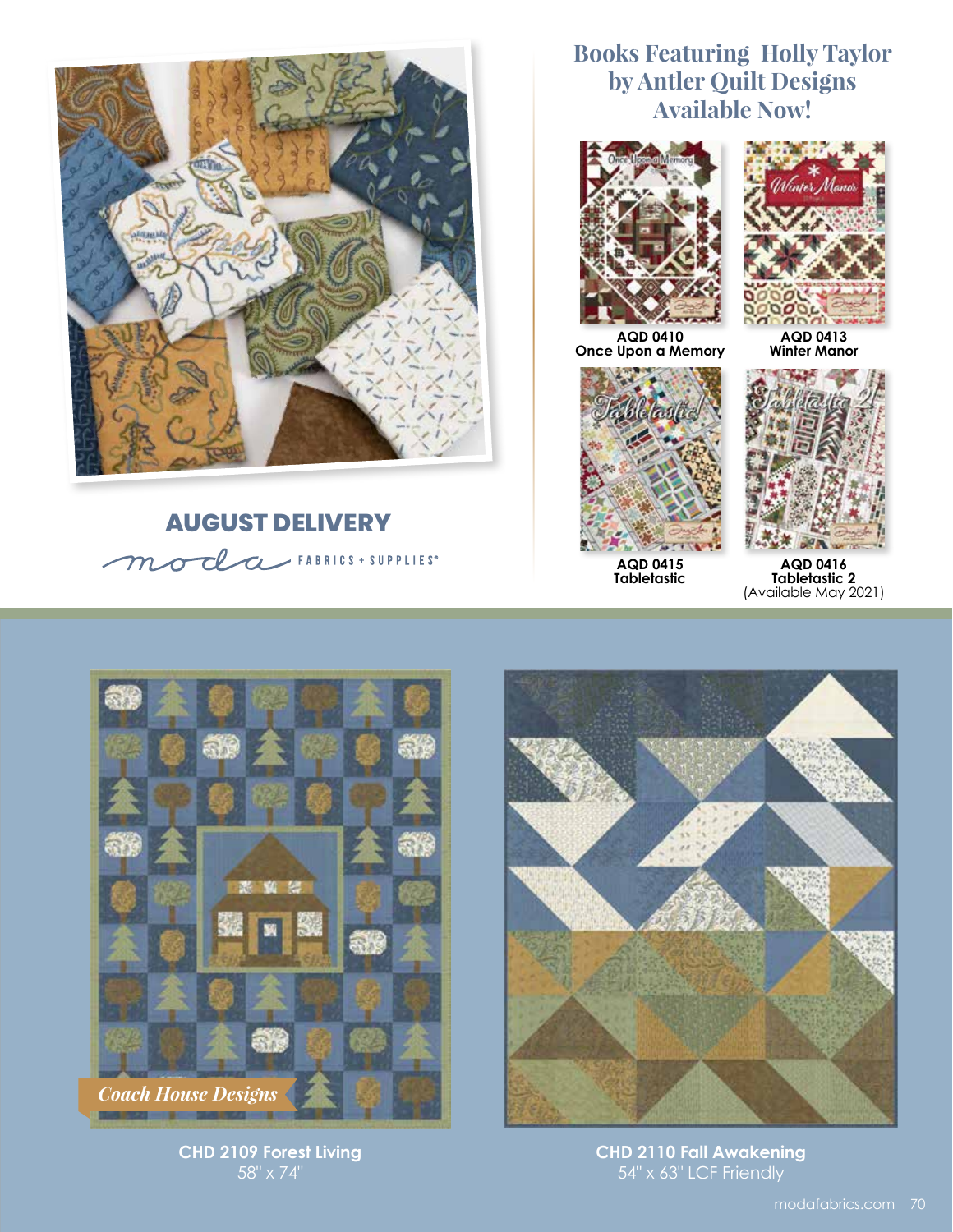## Fall Fantasy Flannels Holly Jaylor



moda FABRICS + SUPPLIES **AUGUST DELIVERY**